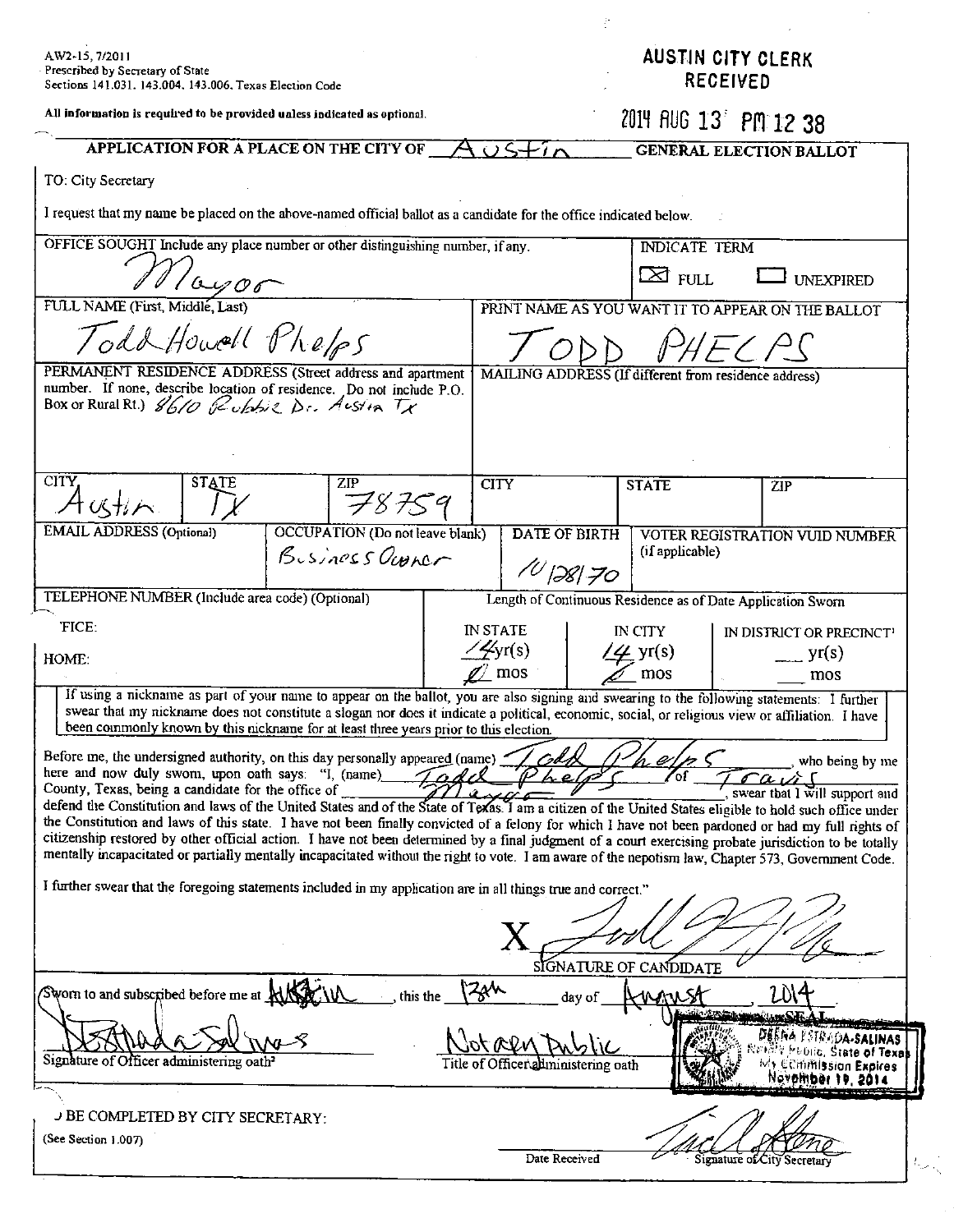# **MiSTlN CITY CLERK CANDIDATE** CON

| This Austin Fair Campaign Contract, made (enter date of contract) $\frac{2014}{100}$ $\frac{1}{20}$ $\frac{97}{100}$ $\frac{20}{100}$ , is |
|--------------------------------------------------------------------------------------------------------------------------------------------|
|                                                                                                                                            |
| between the City of Austin, and (enter Candidate's name) $\bigotimes_{\ell} \mathcal{A}_{\ell}$                                            |
| a candidate for (enter the office sought by Candidate including place number if the office is City Council                                 |
|                                                                                                                                            |
| Member)                                                                                                                                    |

In the interest of having less costly, fair election campaigns for the offices of Mayor and City Council; safeguarding the City election process and City government from undue influence; and promoting public confidence in the integrity of its government, the parties agree to this Contract as provided by the Charter, Article III, Section 8, and Chapter 2-2 of the City Code.

NOW THEREFORE, for good and valuable consideration, the parties agree as follows:

#### SECTION I

#### **Definitions**

The words and phrases in this Contract shall have the same meaning as the Charter, Article III, Section 8, the Austin Fair Campaign Ordinance, and the Texas Election Code, unless otherwise stated.

"Austin Fair Campaign Ordinance" means Chapter 2-2 of the City Code.

"Austin City Code, as amended" means the City Code.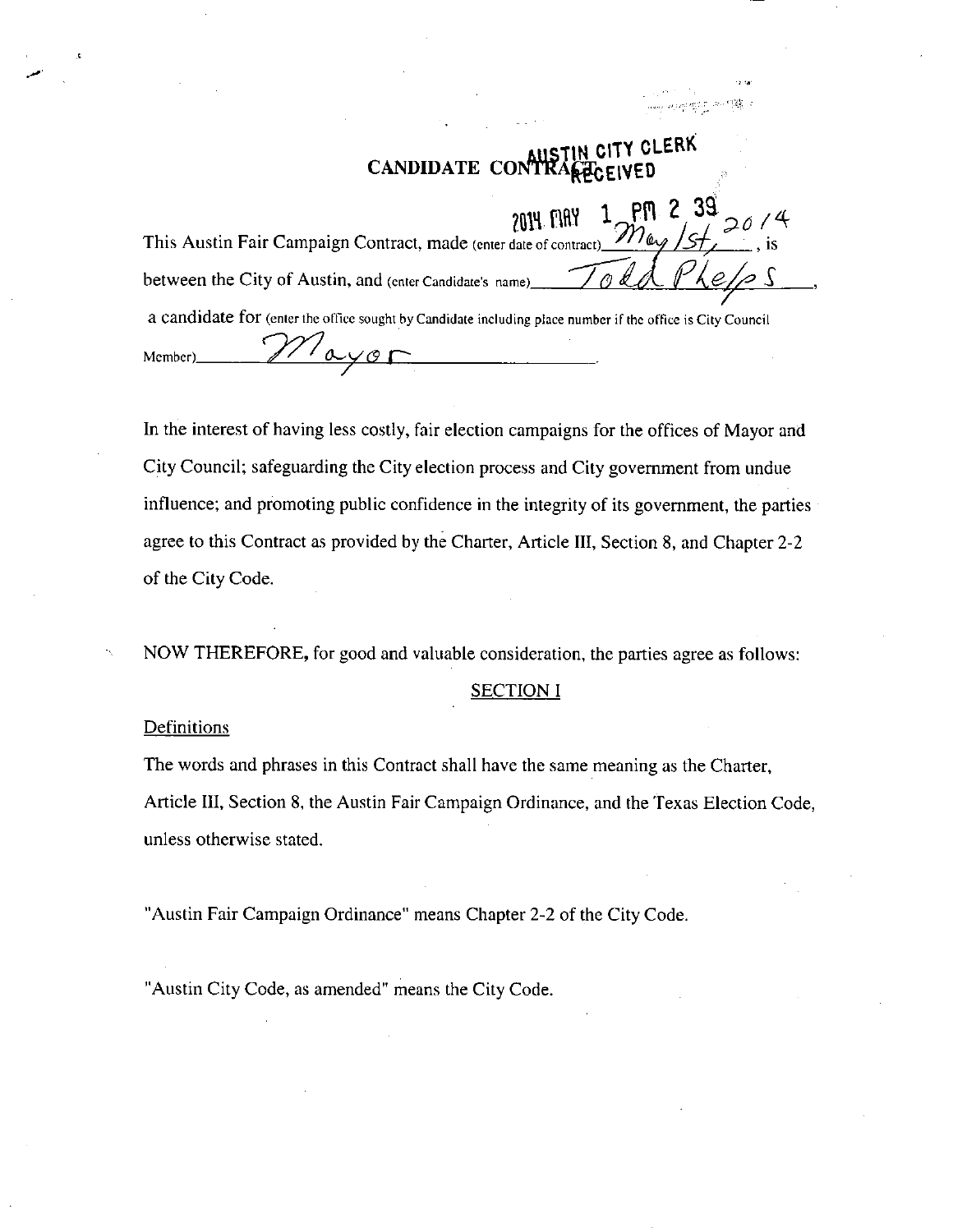When capitalized,: "Candidate" means (enter Candidate's name)  $\frac{1}{2}$ a candidate for the office of (enter the office sought by Candidate, including place number if the office is City Council Member) $\frac{2E-S}{\sqrt{2}}$  (c

"Charter" means the Austin Charter, Article III, Section 8.

When capitalized, "Contract" means this contract.

"Ethics Review Commission" means the Ethics Review Commission created by section 2-7-26 of the City Code.

"Funds" means money which may be available from the Austin Fair Campaign Finance Fund to qualifying candidates in a runoff election who sign this contract and agree to participate in candidate forums arranged by the Ethics Review Commission.

"Office" means the position of Mayor or City Council member.

"Opposing candidate" means a candidate other than the Candidate, who has become a candidate for the same office as the Candidate. If the Candidate is a candidate for mayor, an "opposing candidate" is any other candidate for mayor. If the Candidate is a candidate for the position of Austin City Council member, an "opposing candidate" is any other candidate for the same numbered place on the City Council.

#### SECTION II

#### Parties

The parties to this Contract are the City of Austin and the Candidate. The Candidate's contractual obligation extends to any agent of the Candidate that acts on the Candidate's behalf, or in any way assists, promotes, manages, volunteers, or is hired for the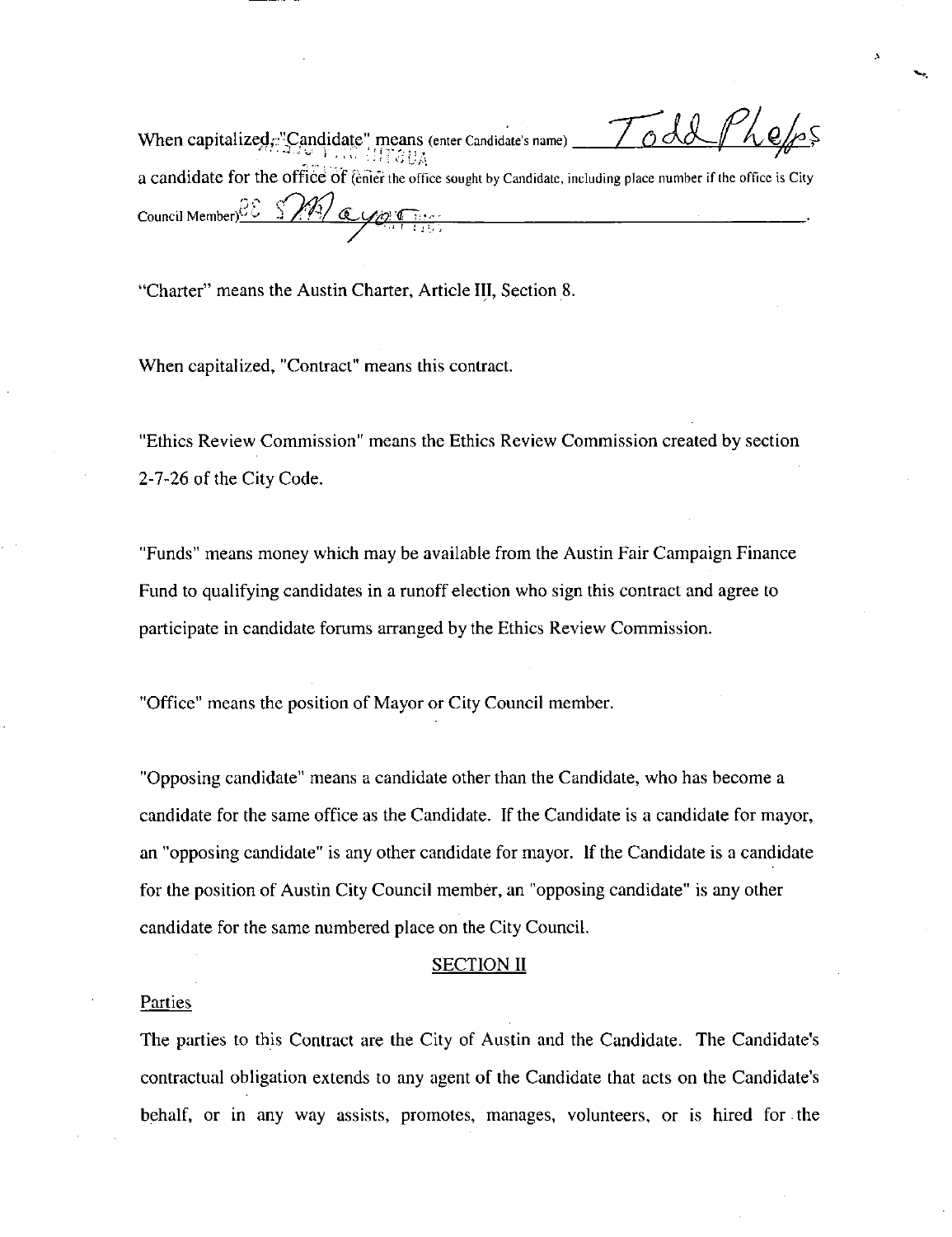Candidate's campaign. The Candidate's contractual obligation extends to any person who acts with the prior consent of or cooperation or strategic communication between the person and the Candidate or the Candidate's committee. The Candidate agrees that each opposing candidate who has signed a campaign contract is a beneficiary of the Candidate's compliance with the terms of this Contract, and agrees that each opposing candidate who has signed a campaign contract may enforce the terms of this Contract as a party to this Contract.

## **SECTION III**

## Construction of the Agreement

This agreement is to be construed in a manner that is consistent with the purpose and spirit of the Charter and the Austin Fair Campaign Ordinance. The Charter and the Austin Fair Campaign Ordinance are incorporated into this Contract by reference. The Candidate must follow the requirements of the Charter and the Austin Fair Campaign Ordinance.

## **SECTION IV**

## Consideration

Candidate: The Candidate agrees to be bound by the terms of this Contract in exchange for the mutual promises and obligations set forth herein, including, without limitation, the following:

- (1) The opportunity to qualify for available funds from the Austin Fair Campaign Finance Fund, as provided in the Austin Fair Campaign Ordinance;
- (2) The use of the statement of compliance with the Austin Fair Campaign Ordinance provided by section 2-2-14 of the City Code;
- (3) The right to participate in candidate forums; and
- (4) Compliance with the terms of a campaign contract by an opposing candidate who may sign one.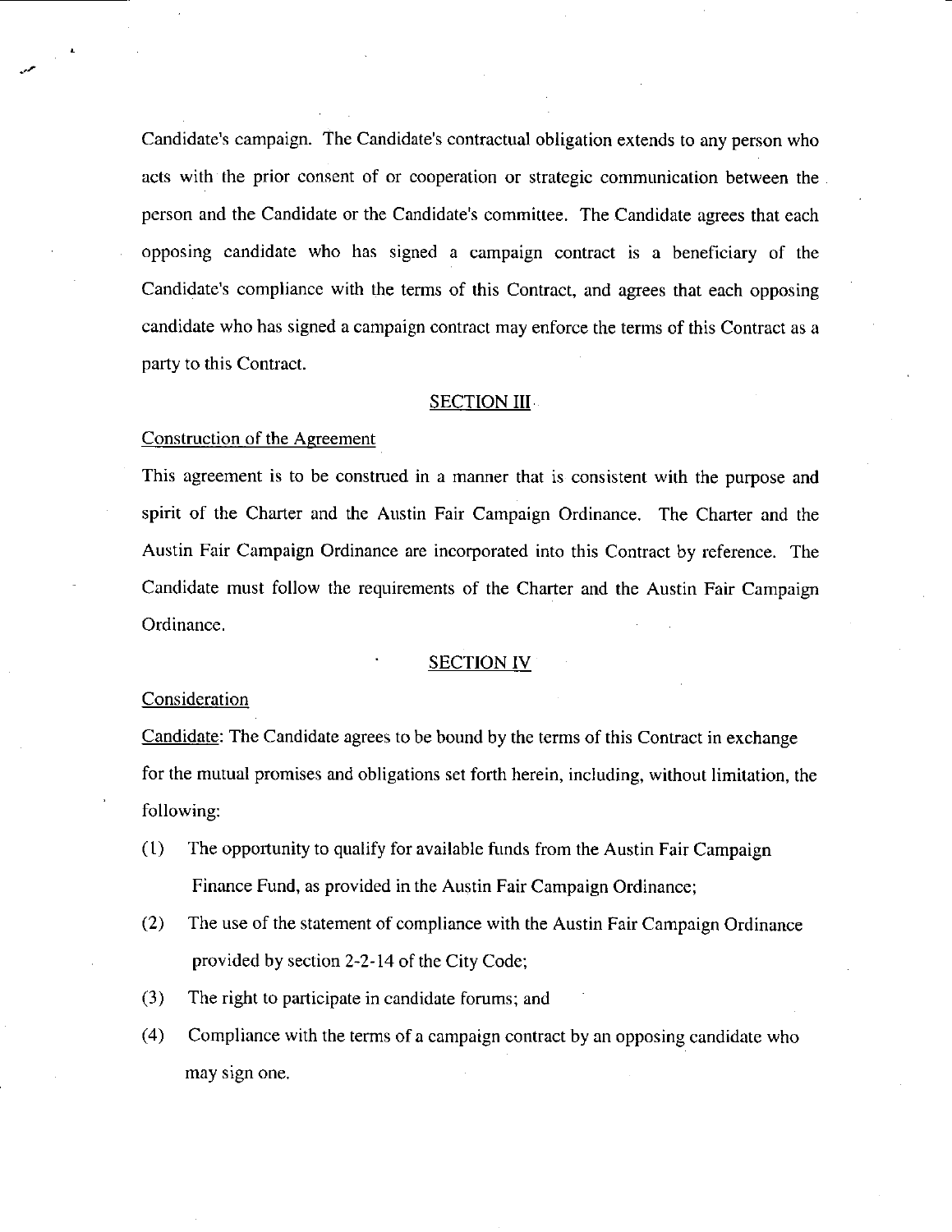The Candidate accepts the foregoing as full consideration for the Candidate's obligations under this contract with the full understanding that funds might be limited, and that opposing candidates might not enter into campaign contracts.

City of Austin: The City of Austin agrees to be bound by the terms of this Contract in exchange for the mutual promises and obligations set forth herein, including, without limitation the following:

(1) The Candidate's full compliance, except as provided by section 2-2-17 of the City Code, with the limits on contributions and expenditures set forth in sections 2-2-12 and 2-2-13 of the Austin City Code, as modified by the Charter, Article III, Section 8, and (2) The Candidate's participation in the series of forums provided by section 2-2-65 of the Austin City Code, as amended.

#### SECTION V

#### The Obligations

In exchange for the consideration stated above, the City of Austin will provide available funds to the Candidate in accordance with section 2-2-64 of the City Code. The City will use reasonable efforts to maintain funding for the Campaign Finance Fund. To the extent that funds are available from the Austin Fair Campaign Finance Fund, the Candidate shall receive a distribution of the available funds equal to that received by other qualifying candidates.

In exchange for the consideration stated above, the Candidate will comply, except as provided by section 2-2-17 of the City Code, with the limits on contributions and expenditures set forth in sections 2-2-12 and 2-2-13 of the City Code, as modified by the Charter, Article III, Section 8, will participate in the series of candidate forums provided by section 2-2-65 of the City Code, and will be liable for liquidated damages and enforcement sanctions as provided below.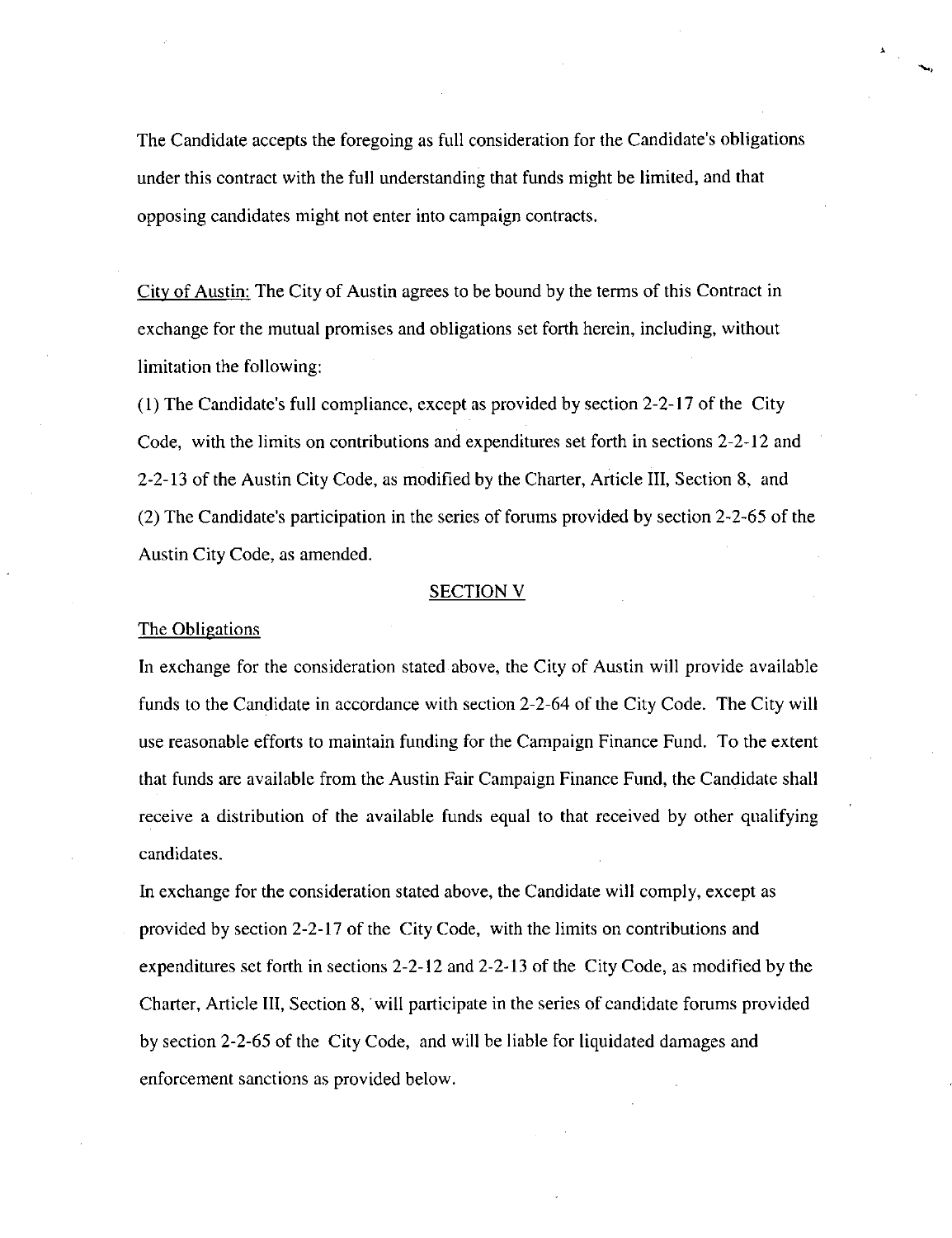The Candidate has no expectation, neither implicit nor explicit, concerning the amount of matching public funds that the Candidate will be eligible for under this Contract. Furthermore, in the event that sufficient funds are not appropriated by the City Council in succeeding fiscal years, or in the event there is no money available for funds, or in the event that the Candidate is dissatisfied with the amount of money that is available for funds, the Candidate agrees that no contractual cause of action exists against the City for the Candidate's dissatisfaction.

The Candidate understands that other causes of actions may accrue against the Candidate in regard to the Candidate's campaign, and the Candidate agrees that this Contract is not intended to abridge or otherwise limit the rights of others against the Candidate in matters arising from or related to the Candidate's campaign.

This Contract imposes upon the Candidate and upon the City of Austin the duty of good faith compliance. The Candidate and the City of Austin are obligated to act in accordance with all substantive and procedural requirements of the Charter and the Austin Fair Campaign Ordinance.

#### SECTION VI

#### Term

The term of this Contract begins on the date it is signed by the Candidate and extends through the date of the election for the office sought by the Candidate, except in the event the Candidate is in a mnoff election, in which event the term of this Contract shall extend through the date of the runoff election.

#### **Termination**

This Contract cannot be terminated by either party except as provided by section 2-2- 17(B) of the City Code.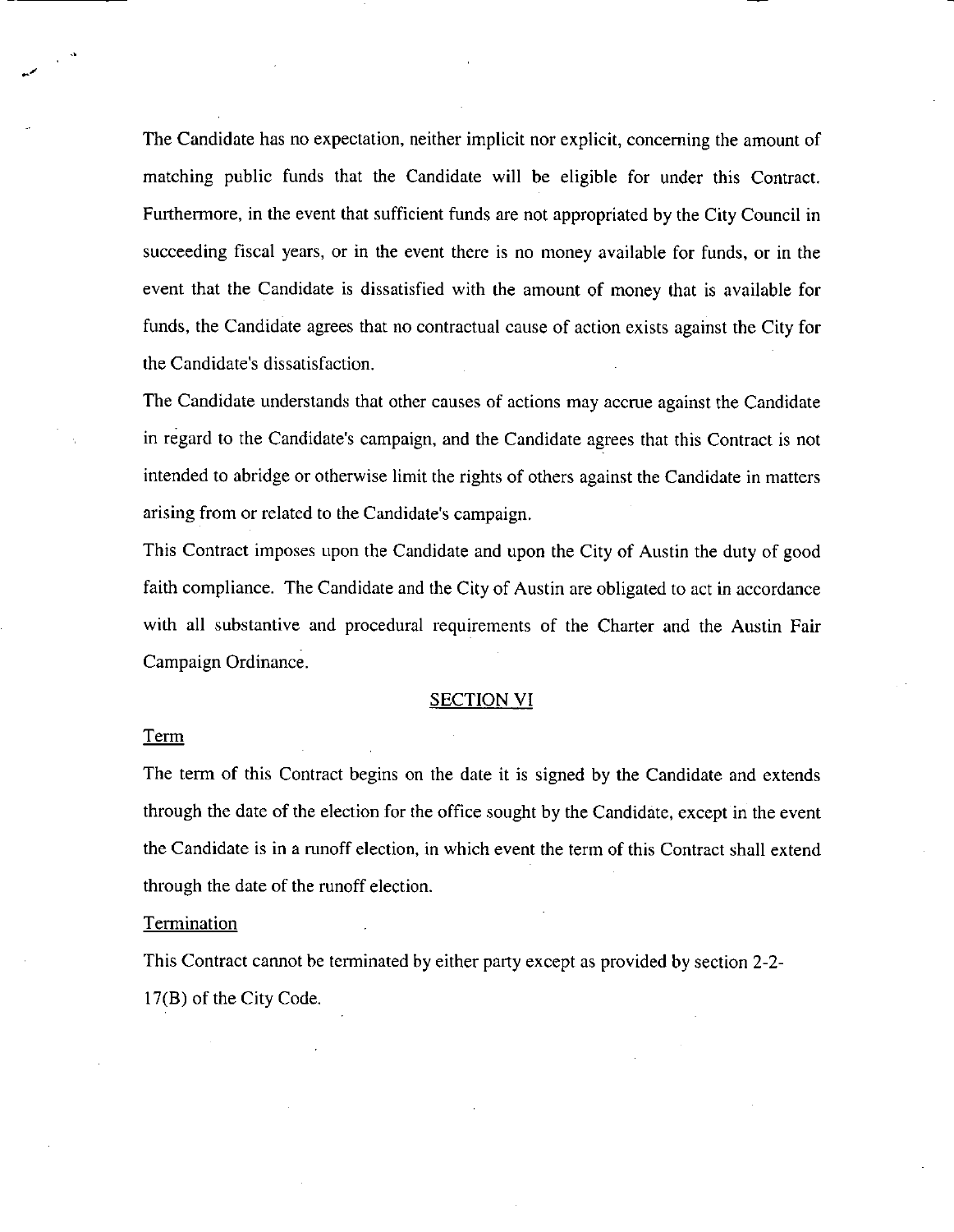#### SECTION VII

## Liquidated Damages

The Candidate understands and agrees that the actual damages that might be sustained by the City and by opposing candidates who have signed campaign contracts by reason of the Candidate's breach of this Contract are uncertain and are difficult to ascertain. Therefore, the Candidate accepts liability for liquidated damages in the event that Candidate or a person to whom the Candidate's contractual obligation extends under Section II of this Contract acts in a manner or fails to act in a manner that breaches the Candidate's obligations under the Contract.

It is stipulated that a reasonable and just compensation to each damaged party, including the City and each opposing candidate who has signed a campaign contract, for the Candidate's breach of the contribution or expenditure limits set forth in sections 2-2-12 and 2-2-13 of the City Code, as modified by the Charter, Article III, Section 8, would be three times the amount of the excessive expenditure made, or three times the amount of the excessive contribution accepted. In addition, if the Candidate breaches this Contract, the City may recover as damages from the Candidate any amount paid to the Candidate from the Austin Fair Campaign Finance Fund.

The Candidate promises to pay, and the City of Austin and each opposing candidate who signs a campaign contract agrees to accept, in lieu of other damages, the amounts set out in this Section VII as liquidated damages, and not as a penalty, in the event of a breach of this Contract. The Candidate further agrees that the City of Austin and each opposing candidate who has signed a campaign contract shall recover reasonable attorney's fees from the Candidate in connection with a lawsuit for liquidated damages, in the event a court of competent jurisdiction finds the Candidate has breached this Contract.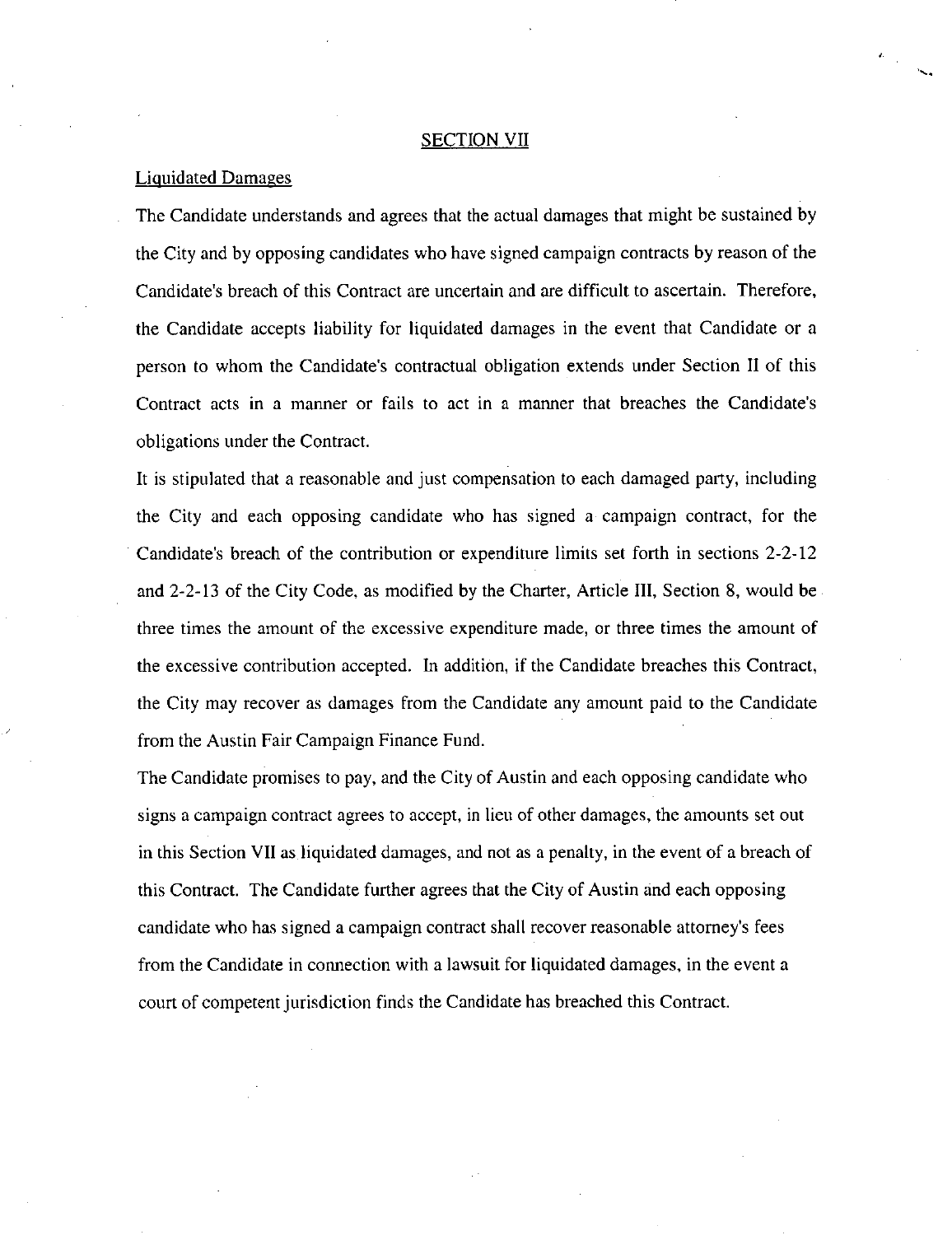#### **SECTION VIII**

## Other Enforcement and Sanctions

If the Candidate breaches this Contract, the Candidate shall not be considered as a provider of goods or services to the City of Austin under a contract for a period of four years following the date of the election in which the breach occurred, unless controlling state law requires that his or her bid or proposal be accepted by the City. The City Council may waive this ineligibility by a unanimous vote.

#### **Enforcement**

This contract shall be enforceable as a matter of contract law in the courts of the state of Texas.

#### SECTION IX.

#### Severability of Provisions

If any provision of this Contract is held to be invalid, illegal or unenforceable by a court of competent jurisdiction, that holding (1) shall not invalidate the remainder of this Contract, (2) shall be limited to the specific parts of this Contract described in that holding, and (3) shall not affect the validity of this Agreement in any other way.

#### SECTION X.

#### Assignment Prohibited

In no event shall the Candidate assign or transfer any rights or obligations under this Contract.

## SECTION XI.

#### Entire Agreement

This Contract supersedes all negotiations, agreements, and discussions, if any, between the City of Austin and the Candidate concerning all or any part of the subject matter of this Fair Campaign Contract.